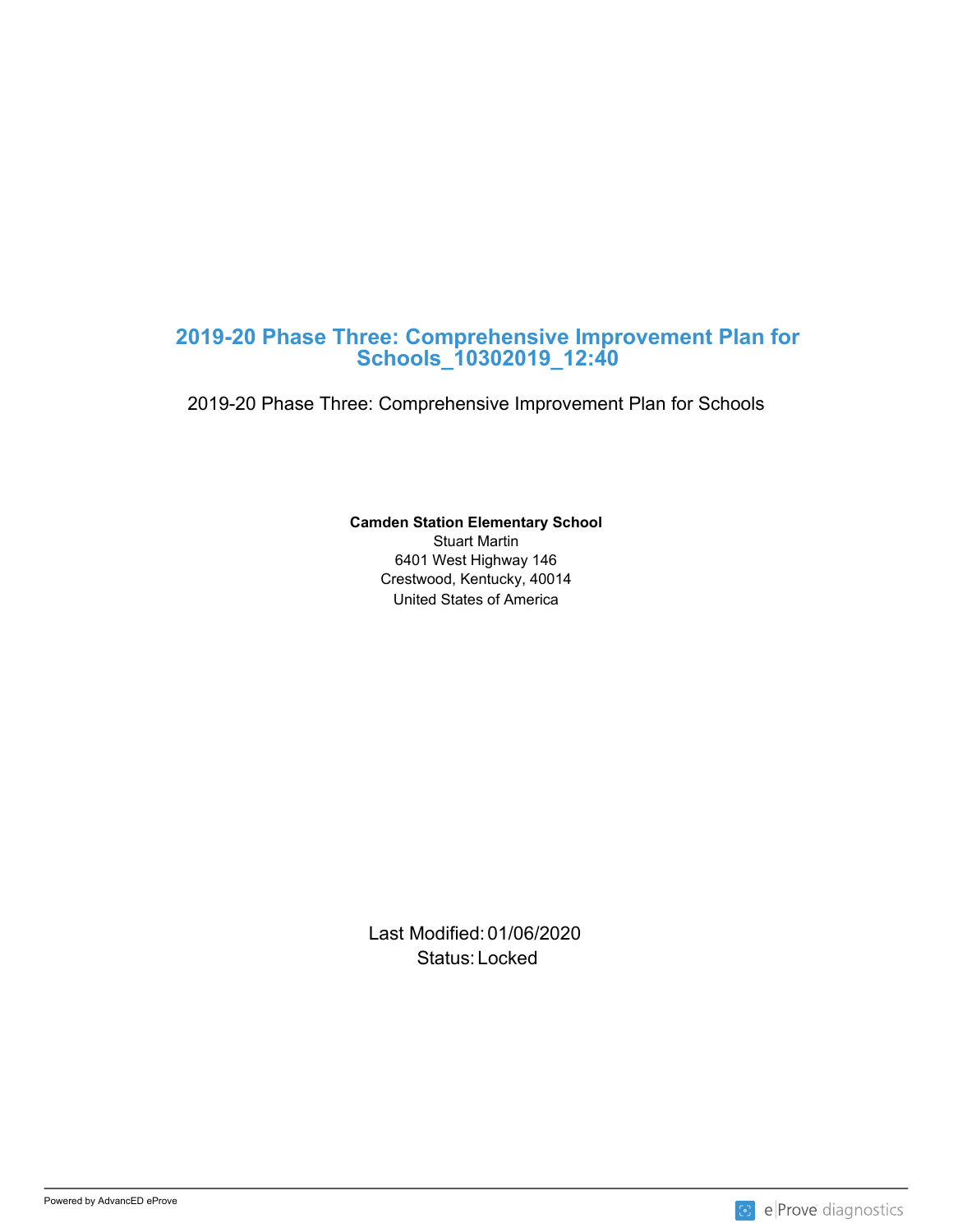Camden Station Elementary School

# **TABLE OF CONTENTS**

| 2019-20 Phase<br>Improvement Plan for a<br>「hree:(<br>Comprehensive<br>ാവട |  |
|----------------------------------------------------------------------------|--|
| Attachment<br>summar.                                                      |  |

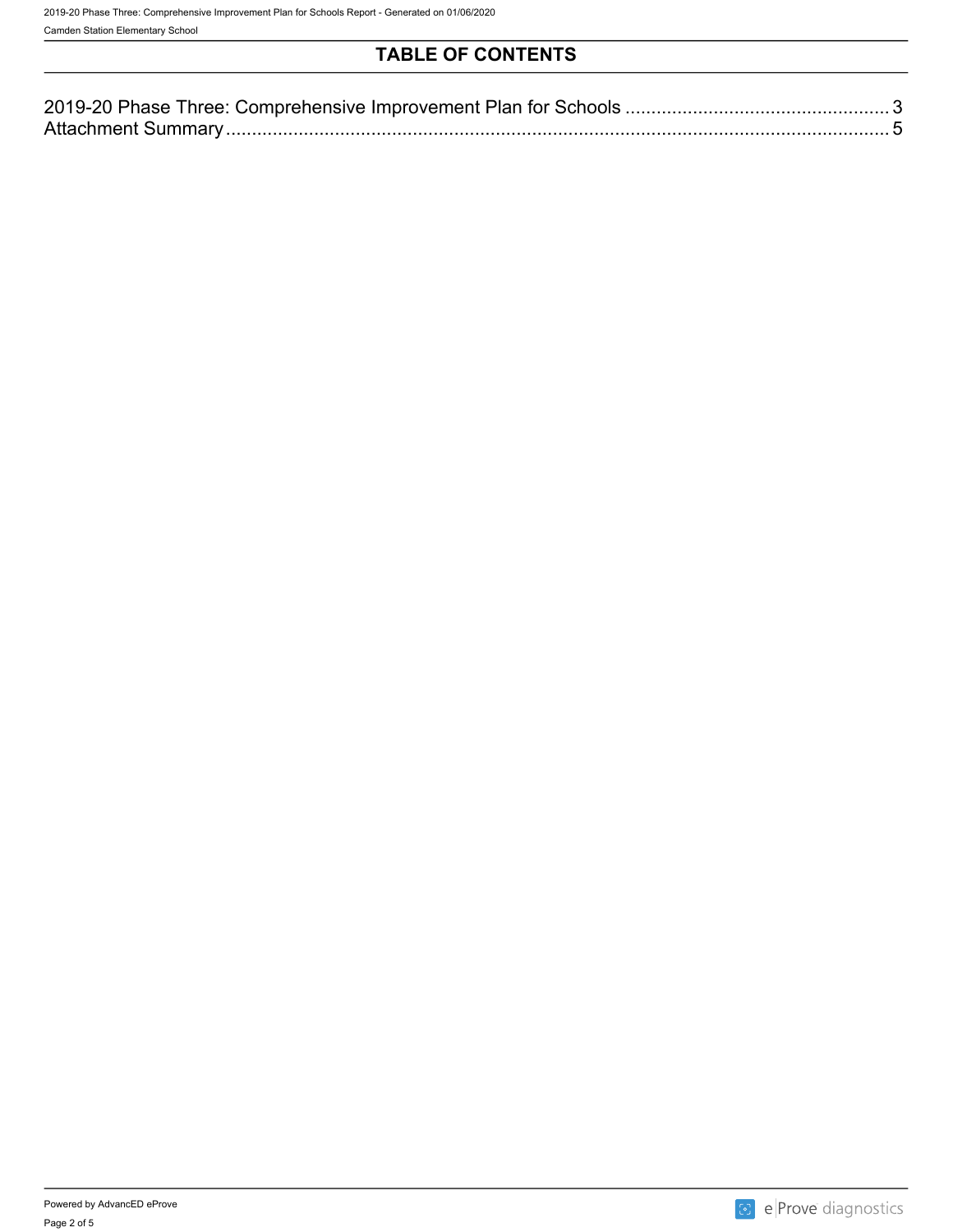## **2019-20 Phase Three: Comprehensive Improvement Plan for Schools**

#### <span id="page-2-0"></span>**2019-20 Phase Three: Comprehensive Improvement Plan for Schools Rationale**

School improvement efforts are a collaborative process involving multiple stakeholders. Through the improvement planning process, leaders focus on priority needs, funding, and closing achievement gaps between identified subgroups of students. When implemented with fidelity, the Comprehensive School Improvement Plan (CSIP) cultivates an environment that promotes student growth and achievement.

#### **Operational Definitions**

**Goal:** Long-term three to five year targets based on the five (5) required school level goals. Elementary/middle schools must have goals for proficiency, separate academic indicator, gap, growth, and transition readiness. High schools must have goals for proficiency, separate academic indicator, gap, graduation rate, and transition readiness. Long-term targets should be informed by The Needs Assessment for Schools.

**Objective:** Short-term target to be attained by the end of the current academic year. There can be multiple objectives for each goal.

**Strategy:** An approach to systematically address the process, practice, or condition that the school will focus its efforts upon in order to reach its goals or objectives. There can be multiple strategies for each objective. The strategy can be based upon Kentucky's six (6) Key Core Work Processes listed below or another established improvement approach (i.e. *Six Sigma, Shipley, Baldridge, etc.*).

**Activity:** Actionable steps used to deploy the chosen strategy. There can be multiple activities for each strategy.

**Key Core Work Processes:** A series of processes identified by the Kentucky Department of Education that involve the majority of an organization's workforce and relate to its core competencies. These are the factors that determine an organization's success and help it prioritize areas for growth.

[KCWP 1: Design and Deploy Standards](https://education.ky.gov/school/csip/Documents/KCWP%201%20Strategic%20Design%20and%20Deploy%20Standards.pdf) [KCWP 2: Design and Deliver Instruction](https://education.ky.gov/school/csip/Documents/KCWP%202%20Strategic%20Design%20and%20Deliver%20Instruction.pdf) [KCWP 3: Design and Deliver Assessment Literacy](https://education.ky.gov/school/csip/Documents/KCWP%203%20Strategic%20Design%20and%20Deliver%20Assessment%20Literacy.pdf) **[KCWP 4: Review, Analyze and Apply Data](https://education.ky.gov/school/csip/Documents/KCWP%204%20Strategic%20Review%20Analyze%20and%20Apply%20Data.pdf)** [KCWP 5: Design, Align and Deliver Support](https://education.ky.gov/school/csip/Documents/KCWP%205%20Strategic%20Design%20Align%20Deliver%20Support%20Processes.pdf) **[KCWP 6: Establishing Learning Culture and Environment](https://education.ky.gov/school/csip/Documents/KCWP%206%20Strategic%20Establish%20Learning%20Culture%20and%20Environment.pdf)** 

**Measure of Success:** Criteria that shows the impact of the work. The **measures** may be quantitative or qualitative, but are observable in some way.

**Progress Monitoring:** Process used to assess the implementation of the plan, the rate of improvement, and the effectiveness of the plan. Should include timelines and responsible individuals.

**Funding:** Local, state, or federal funds/grants used to support (or needed to support) the improvement initiative.

#### **Requirements for Building an Improvement Plan**

There are six (6) required district goals:

• Proficiency, separate academic indicator, achievement gap closure, graduation rate, growth, and transition readiness.

The required school goals include the following:

- For elementary/middle school, these include: proficiency, separate academic indicator, achievement gap, and, growth.
- For high school, these include: proficiency, separate academic indicator, achievement gap, graduation rate, and transition readiness.

Using the Comprehensive School Improvement Plan Template

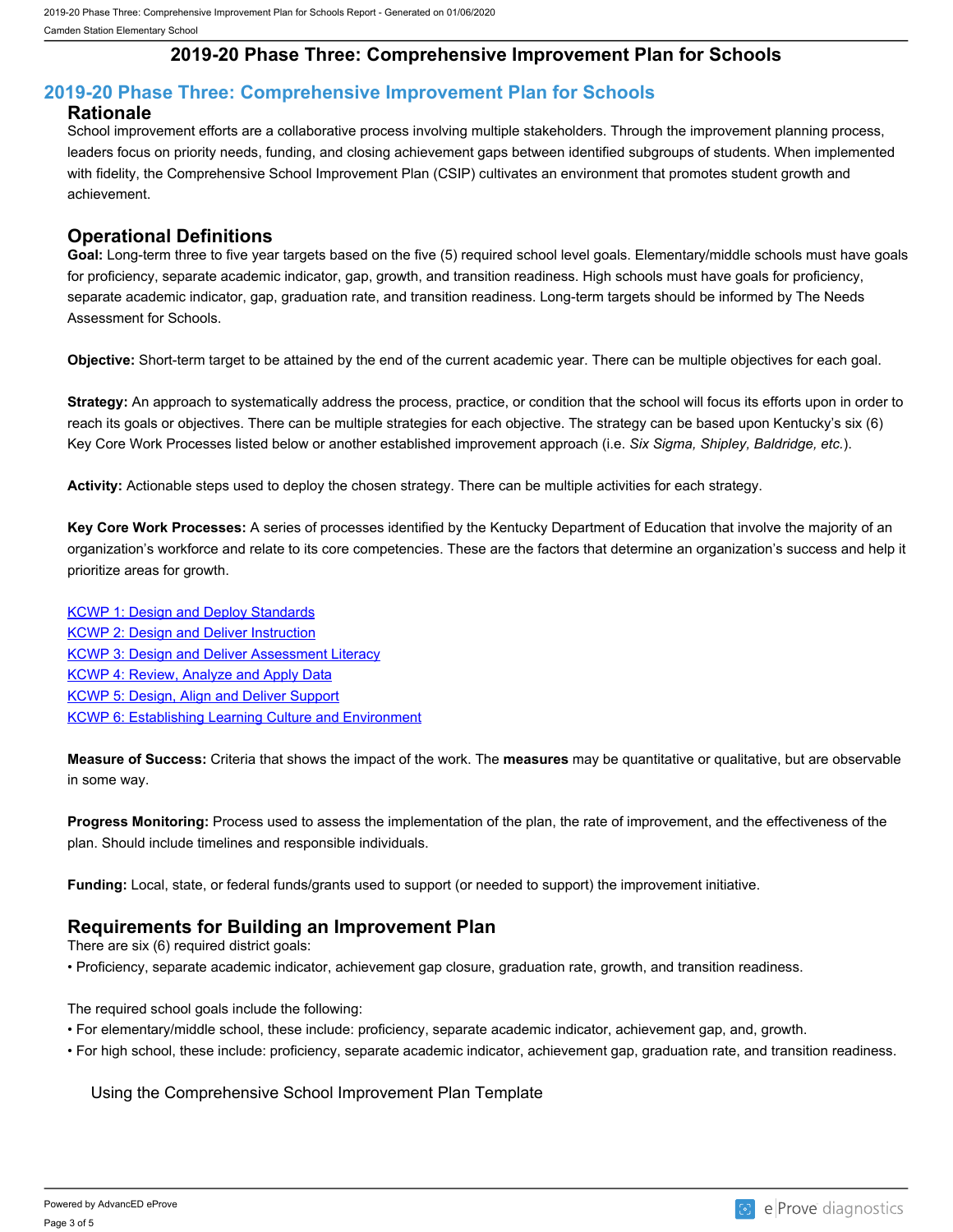a. Develop your Strategic Goals using the **Comprehensive School Improvement Plan Template.** 

b. **Upload** your completed Comprehensive School Improvement Plan in the attachment area below.

**You may enter an optional narrative about your Comprehensive School Improvement Plan below. If you do not have an optional narrative, enter N/A.**

N/A

### **ATTACHMENTS**

#### **Attachment Name**

**目 CSIP 2019-20**